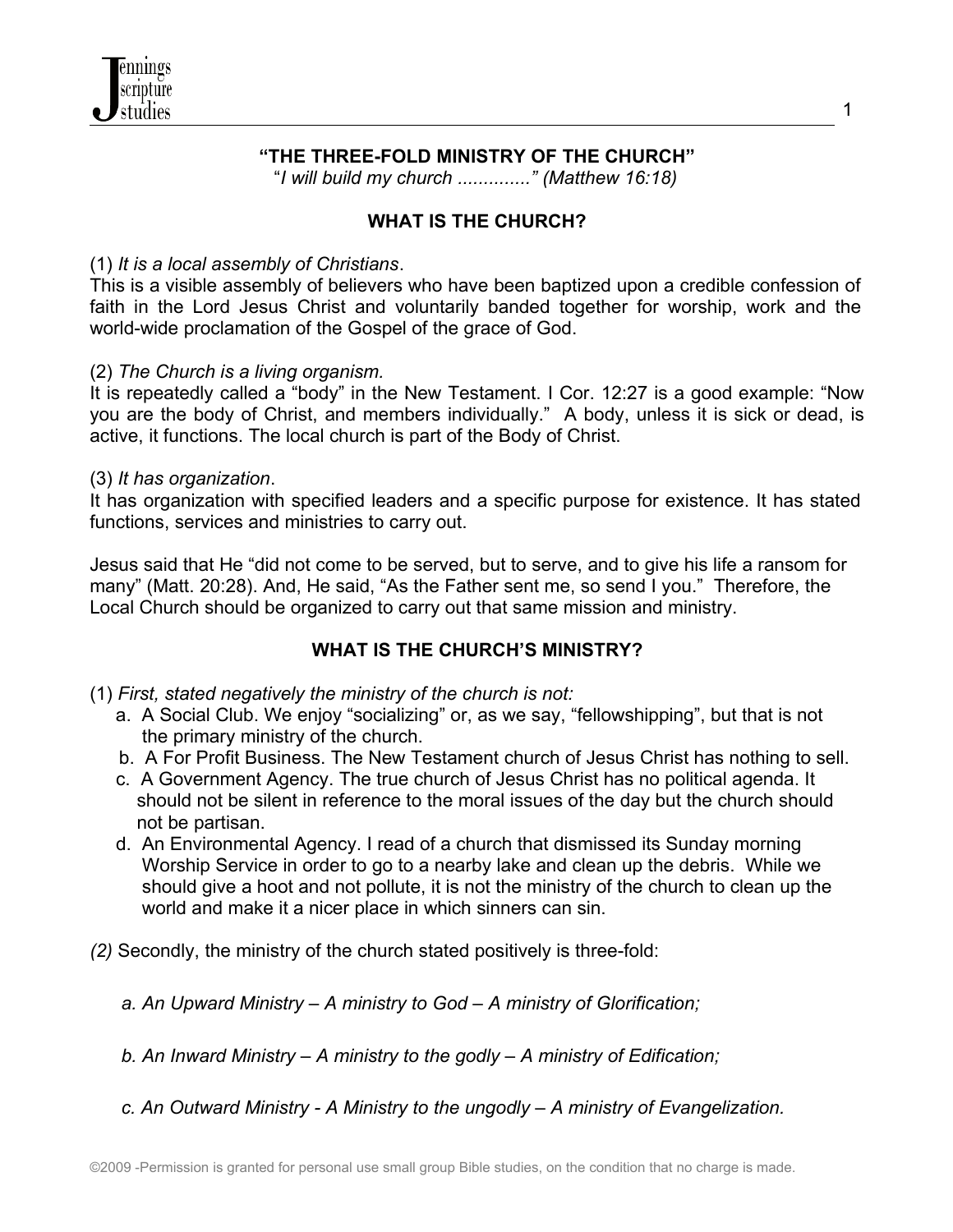## *THE CHURCH'S MINISTRY EXPLAINED*

# *A. The Upward Ministry Of The Church.*

*"*As they ministered to the Lord, and fasted, the Holy Ghost said, 'Now separate to Me Barnabas and Saul for the work to which I have called them.'" *(Acts 13:2) The definition of worship is:* "ministering to the Lord". *I wish all worshippers and Worship Leaders would keep that in mind. Worship is not to be a pep rally for pew people; it is not for the glorification of platform persons; it is not for what the participants can get out of it but what God get out of it!* 

1. The Example of New Testament Worship.

Acts 2:1 "And when the day of Pentecost was fully come, they were all with one accord in one place." *There was: (a) Locality (b) Unity (c) Simplicity (no elaborate rituals etc. (d) Continuity (everything was focused heavenward) (e) Perpetuity – "they continued…".*

2. The Elements of N.T. Worship.

*Acts 2:42 "And they continued steadfastly in the apostles' doctrine and fellowship, and in breaking of bread, and in prayers." There was (1) doctrine or teaching (2) fellowship (3) "breaking bread" – Communion or The Lord's Supper and baptism v.41 (4) prayer (5) singing, in upper room they sang (Mark 14:26). Paul admonished the churches in Ephesus and Colosse about "psalms, hymns and spiritual songs" (Eph. 5:19; Col. 3:16) almost as after thought! Singing is important, but the New Testament worship services were not all music.*

*Paul stated the initial purpose of the church as follows: "Unto him be glory in the church by Christ Jesus throughout all ages, world without end. Amen."*

## *B. The Inward Ministry Of The Church.*

"And he gave some, apostles; and some, prophets; and some, evangelists; and some, pastors and teachers; For the perfecting of the saints, for the work of the ministry, for the edifying of the body of Christ." (Eph. 4:11-12) There are 3 facets of the Church's Inward Ministry mentioned in the verses:

- *1. The Treating Ministry. "perfecting of the saints" (mending)*
- *2. The Training Ministry. "for the work of the ministry"*
- *3. The Teaching Ministry."for the edifying of the body"*

## *C. The Outward Ministry Of The Church.*

"And daily in the temple, and in every house, they did not cease teaching and preaching Jesus as the Christ." *(Acts 5:42) The ministry of glorification of the Lord leads to the ministry of*